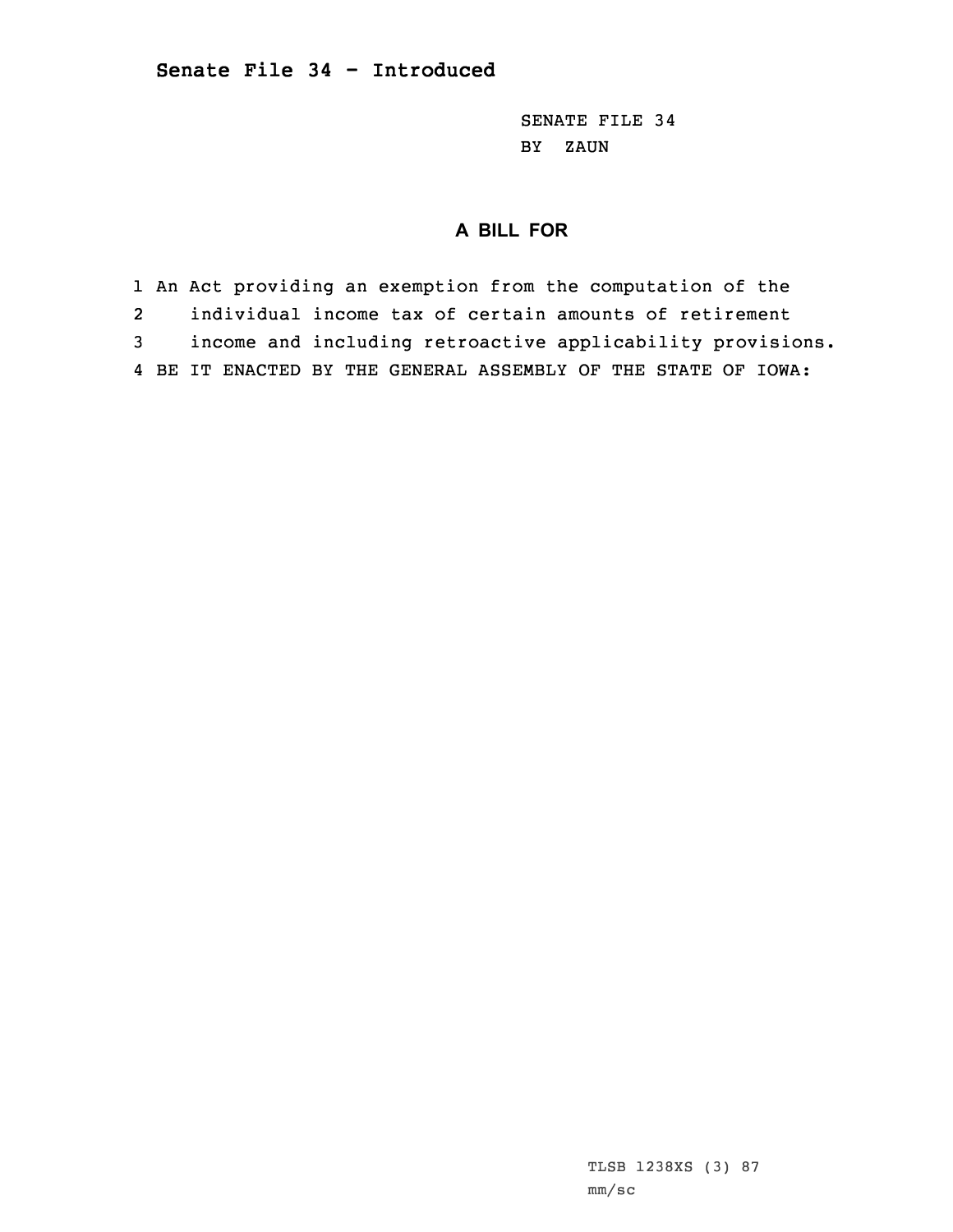1 Section 1. Section 422.5, subsection 3, paragraph a, Code 2 2017, is amended to read as follows:

 *a.* The tax shall not be imposed on <sup>a</sup> resident or nonresident whose net income, as defined in [section](https://www.legis.iowa.gov/docs/code/2017/422.7.pdf) 422.7, is thirteen thousand five hundred dollars or less in the case of married persons filing jointly or filing separately on <sup>a</sup> combined return, heads of household, and surviving spouses or nine thousand dollars or less in the case of all other persons; 9 but in the event that the payment of tax under this [division](https://www.legis.iowa.gov/docs/code/2017/422.pdf) would reduce the net income to less than thirteen thousand five hundred dollars or nine thousand dollars as applicable, then the tax shall be reduced to that amount which would result in allowing the taxpayer to retain <sup>a</sup> net income of thirteen thousand five hundred dollars or nine thousand dollars as applicable. The preceding sentence does not apply to estates or trusts. For the purpose of this [subsection](https://www.legis.iowa.gov/docs/code/2017/422.5.pdf), the entire net income, including any part of the net income not allocated 18 to Iowa, shall be taken into account. For purposes of this subsection, net income includes all amounts of pensions or 20 other retirement income, except for military retirement pay excluded under section 422.7, [subsection](https://www.legis.iowa.gov/docs/code/2017/422.7.pdf) 31A, paragraph *"a"*, or section 422.7, [subsection](https://www.legis.iowa.gov/docs/code/2017/422.7.pdf) 31B, paragraph *"a"*, received from any source which is not taxable under this [division](https://www.legis.iowa.gov/docs/code/2017/422.pdf) as <sup>a</sup> result 24 <del>of the government pension exclusions in [section](https://www.legis.iowa.gov/docs/code/2017/422.7.pdf) 422.7, or any</del> 25 other state law. If the combined net income of a husband and wife exceeds thirteen thousand five hundred dollars, neither of them shall receive the benefit of this [subsection](https://www.legis.iowa.gov/docs/code/2017/422.5.pdf), and it is immaterial whether they file <sup>a</sup> joint return or separate returns. However, if <sup>a</sup> husband and wife file separate returns and have <sup>a</sup> combined net income of thirteen thousand five hundred dollars or less, neither spouse shall receive the benefit of this paragraph, if one spouse has <sup>a</sup> net operating loss and elects to carry back or carry forward the loss as provided in section 422.9, [subsection](https://www.legis.iowa.gov/docs/code/2017/422.9.pdf) 3. <sup>A</sup> person who is claimed as <sup>a</sup> dependent by another person as defined in section

-1-

LSB 1238XS (3) 87 mm/sc 1/7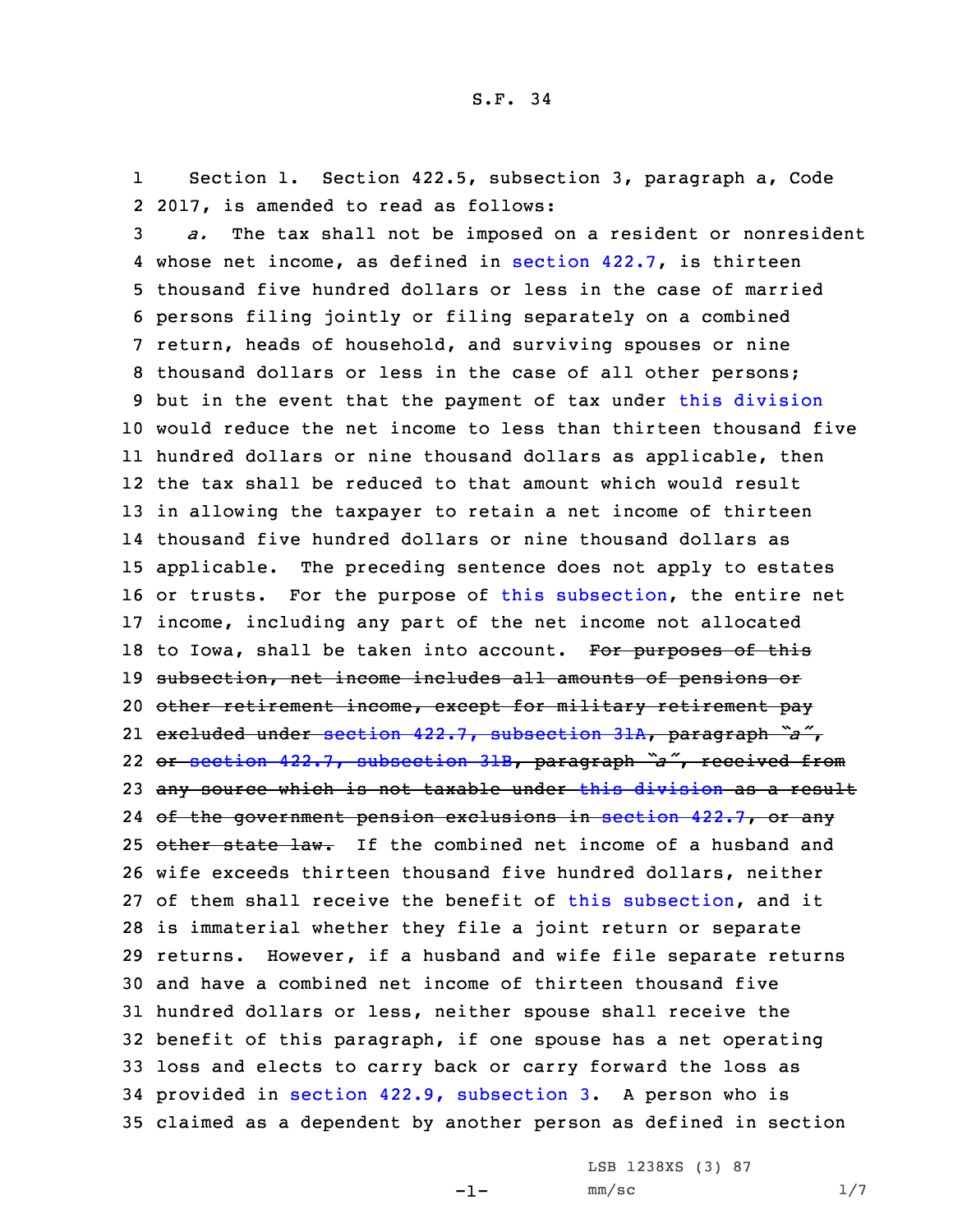422.12 shall not receive the benefit of this [subsection](https://www.legis.iowa.gov/docs/code/2017/422.5.pdf) if the person claiming the dependent has net income exceeding thirteen thousand five hundred dollars or nine thousand dollars as applicable or the person claiming the dependent and the person's spouse have combined net income exceeding thirteen thousand five hundred dollars or nine thousand dollars as applicable.

8 Sec. 2. Section 422.5, subsection 3, Code 2017, is amended 9 by adding the following new paragraph:

 NEW PARAGRAPH. *c.* (1) For purposes of this subsection, net income includes all amounts of pensions or other retirement income, except for military retirement pay excluded under section 422.7, subsection 31A, paragraph *"a"*, or section 422.7, subsection 31B, paragraph *"a"*, and except for retirement income excluded under section 422.7, subsection 31C, received from any source which is not taxable under this division as <sup>a</sup> result of the government pension exclusions in section 422.7, or any other state law.

<sup>19</sup> (2) This paragraph *"c"* is repealed January 1, 2021. 20 Sec. 3. Section 422.5, subsection 3B, paragraph a, Code 21 2017, is amended to read as follows:

22 *a.* The tax shall not be imposed on <sup>a</sup> resident or nonresident who is at least sixty-five years old on December 31 of the tax year and whose net income, as defined in section 422.7, is thirty-two thousand dollars or less in the case of married persons filing jointly or filing separately on <sup>a</sup> combined return, heads of household, and surviving spouses or twenty-four thousand dollars or less in the case of all other persons; but in the event that the payment of tax under this division would reduce the net income to less than thirty-two thousand dollars or twenty-four thousand dollars as applicable, then the tax shall be reduced to that amount which would result in allowing the taxpayer to retain <sup>a</sup> net income of thirty-two thousand dollars or twenty-four thousand dollars as applicable. The preceding sentence does not apply to estates or trusts.

 $-2-$ 

LSB 1238XS (3) 87 mm/sc 2/7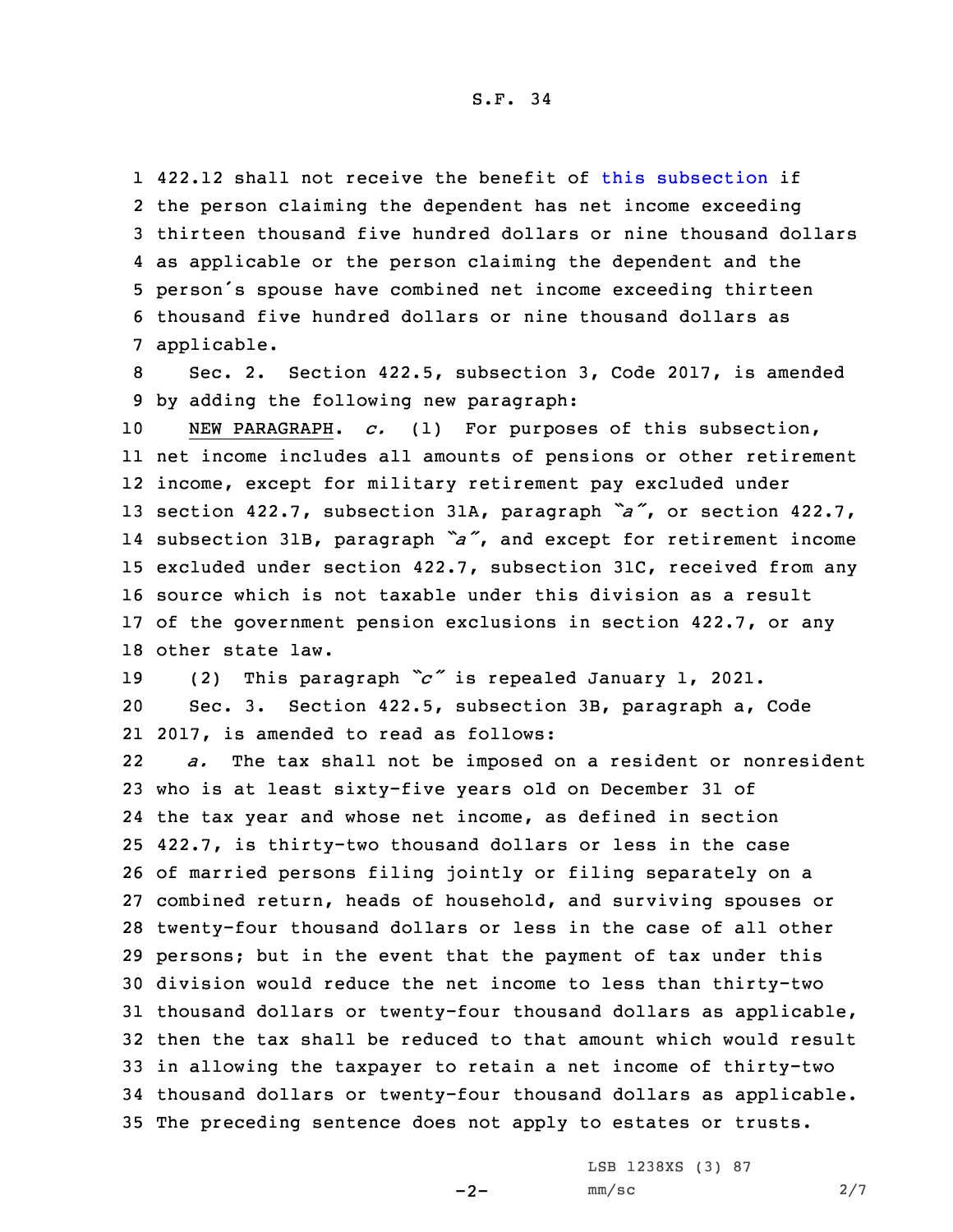For the purpose of this [subsection](https://www.legis.iowa.gov/docs/code/2017/422.5.pdf), the entire net income, including any part of the net income not allocated to Iowa, 3 shall be taken into account. For purposes of this [subsection](https://www.legis.iowa.gov/docs/code/2017/422.5.pdf), net income includes all amounts of pensions or other retirement income, except for military retirement pay excluded under section 422.7, [subsection](https://www.legis.iowa.gov/docs/code/2017/422.7.pdf) 31A, paragraph *"a"*, or section 422.7, subsection 31B, paragraph *"a"*, received from any source which is not taxable under this [division](https://www.legis.iowa.gov/docs/code/2017/422.pdf) as <sup>a</sup> result of the government 9 pension exclusions in [section](https://www.legis.iowa.gov/docs/code/2017/422.7.pdf) 422.7, or any other state law. If the combined net income of <sup>a</sup> husband and wife exceeds thirty-two thousand dollars, neither of them shall receive the benefit of this [subsection](https://www.legis.iowa.gov/docs/code/2017/422.5.pdf), and it is immaterial whether they file <sup>a</sup> joint return or separate returns. However, if <sup>a</sup> husband and wife file separate returns and have <sup>a</sup> combined net income of thirty-two thousand dollars or less, neither spouse shall receive the benefit of this paragraph, if one spouse has <sup>a</sup> net operating loss and elects to carry back or carry forward the loss as provided in section 422.9, [subsection](https://www.legis.iowa.gov/docs/code/2017/422.9.pdf) 3. <sup>A</sup> person who is claimed as <sup>a</sup> dependent by another person as defined in section 422.12 shall not receive the benefit of this [subsection](https://www.legis.iowa.gov/docs/code/2017/422.5.pdf) if the person claiming the dependent has net income exceeding thirty-two thousand dollars or twenty-four thousand dollars as applicable or the person claiming the dependent and the person's spouse have combined net income exceeding thirty-two thousand dollars or twenty-four thousand dollars as applicable. Sec. 4. Section 422.5, subsection 3B, Code 2017, is amended by adding the following new paragraph:

 NEW PARAGRAPH. *d.* (1) For purposes of this subsection, net income includes all amounts of pensions or other retirement income, except for military retirement pay excluded under section 422.7, subsection 31A, paragraph *"a"*, or section 422.7, subsection 31B, paragraph *"a"*, and except for retirement income excluded under section 422.7, subsection 31C, received from any source which is not taxable under this division as <sup>a</sup> result of the government pension exclusions in section 422.7, or any

 $-3-$ 

LSB 1238XS (3) 87  $mm/sc$  3/7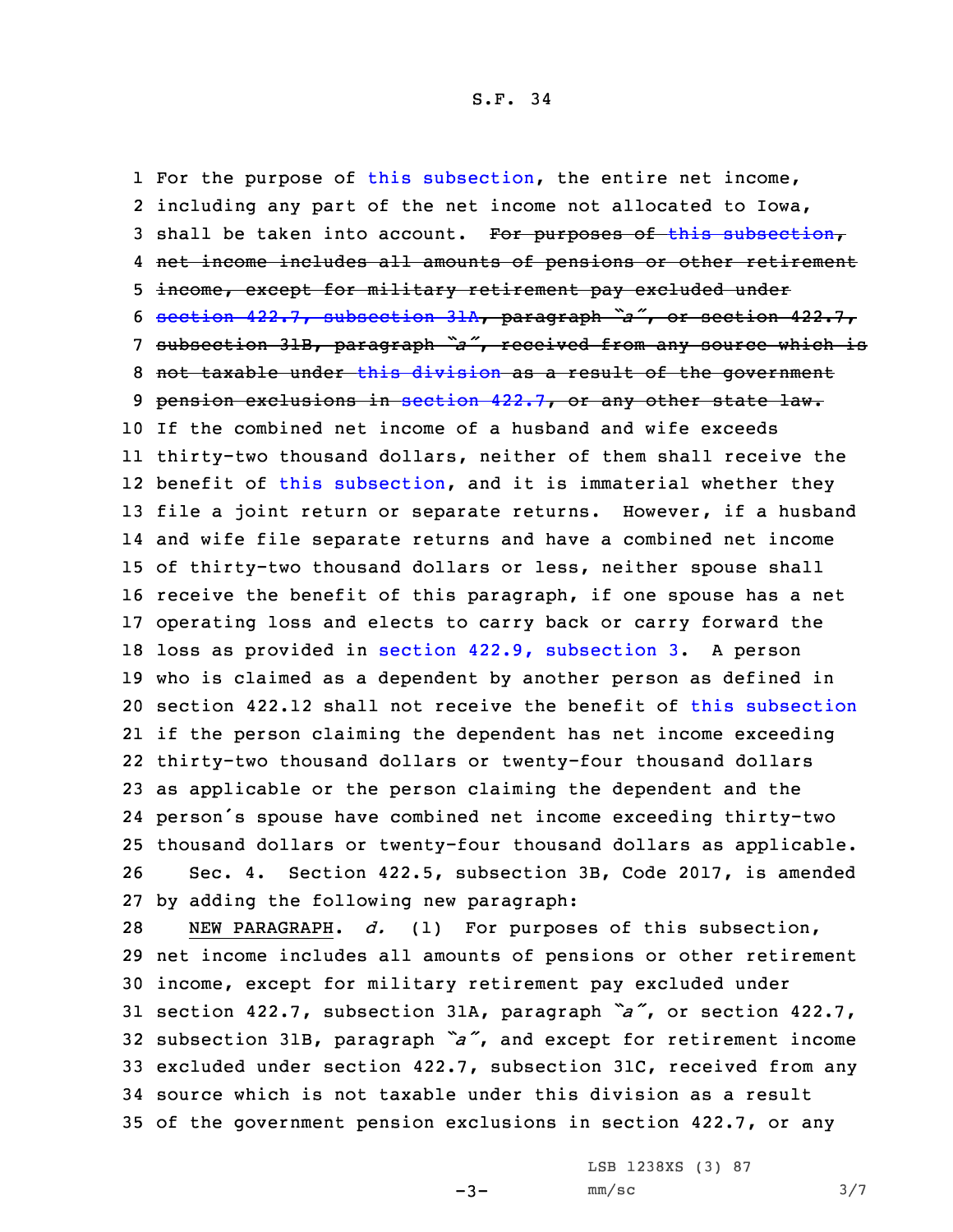1 other state law.

2(2) This paragraph *"d"* is repealed January 1, 2021.

3 Sec. 5. Section 422.7, subsection 31, Code 2017, is amended 4 to read as follows:

 31. *a.* For <sup>a</sup> person who is disabled, or is fifty-five years of age or older, or is the surviving spouse of an individual or <sup>a</sup> survivor having an insurable interest in an individual who would have qualified for the exemption under this subsection for the tax year, subtract, to the extent included, the total amount of <sup>a</sup> governmental or other pension or retirement pay, including, but not limited to, defined benefit or defined contribution plans, annuities, individual retirement accounts, plans maintained or contributed to by an employer, or maintained or contributed to by <sup>a</sup> self-employed person as an employer, and deferred compensation plans or any earnings attributable to the deferred compensation plans, up to <sup>a</sup> maximum of six thousand dollars for <sup>a</sup> person, other than <sup>a</sup> husband or wife, who files <sup>a</sup> separate state income tax return and up to <sup>a</sup> maximum of twelve thousand dollars for <sup>a</sup> husband and wife who file <sup>a</sup> joint state income tax return. However, <sup>a</sup> surviving spouse who is not disabled or fifty-five years of age or older can only exclude the amount of pension or retirement pay received as <sup>a</sup> result of the death of the other spouse. <sup>A</sup> husband and wife filing separate state income tax returns or separately on <sup>a</sup> combined state return are allowed <sup>a</sup> combined maximum exclusion under this [subsection](https://www.legis.iowa.gov/docs/code/2017/422.7.pdf) of up to twelve thousand dollars. The twelve thousand dollar exclusion shall be allocated to the husband or wife in the proportion that each spouse's respective pension and retirement pay received bears to total combined pension and retirement pay received.

 *b.* This subsection is repealed January 1, 2021. Sec. 6. Section 422.7, subsection 31A, Code 2017, is amended by adding the following new paragraph: NEW PARAGRAPH. *c.* This section is repealed January 1, 2021.

35 Sec. 7. Section 422.7, subsection 31B, Code 2017, is amended

LSB 1238XS (3) 87

 $-4-$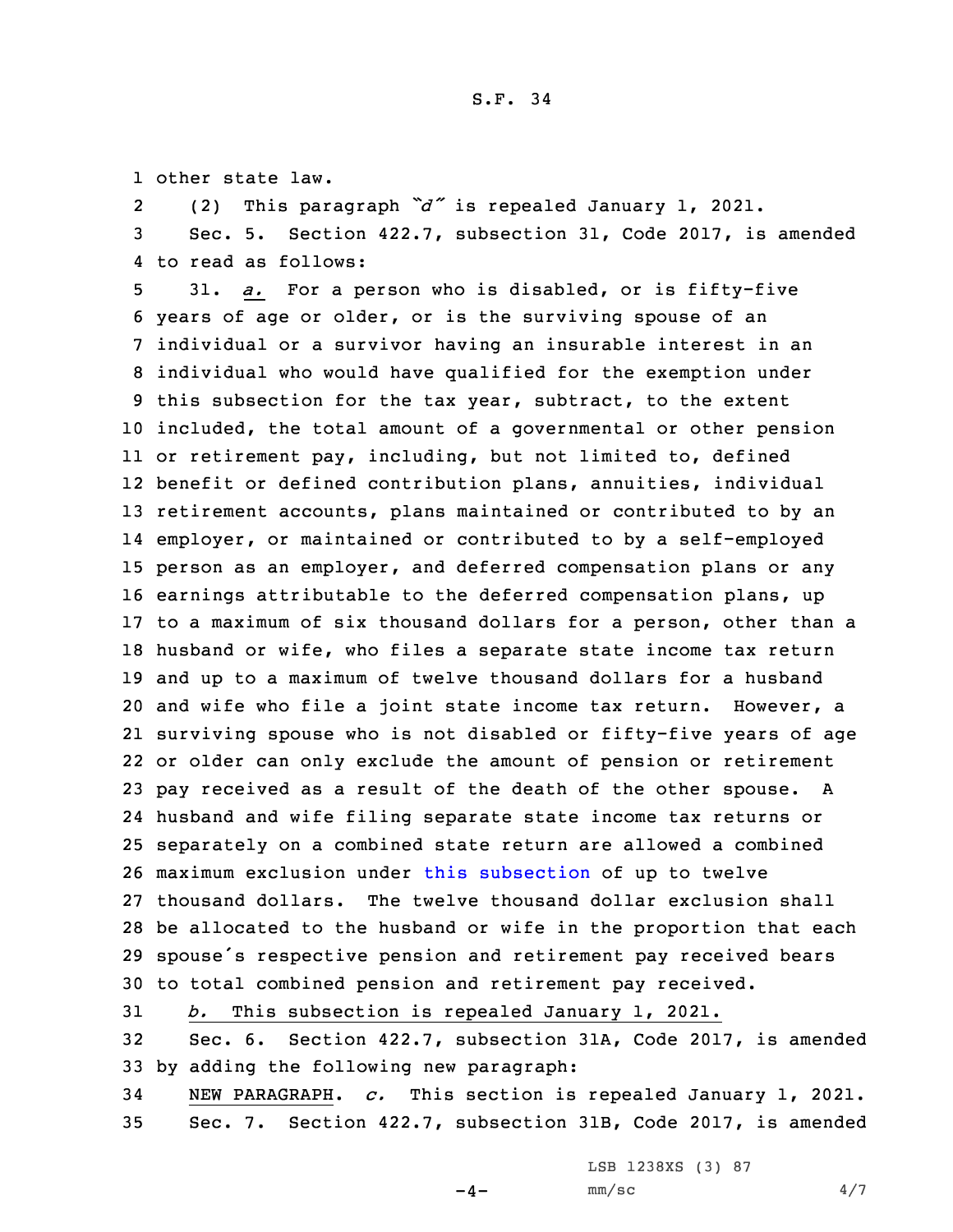## S.F. 34

1 by adding the following new paragraph:

2 NEW PARAGRAPH. *c.* This subsection is repealed January 1, 3 2021.

4 Sec. 8. Section 422.7, Code 2017, is amended by adding the 5 following new subsection:

 NEW SUBSECTION. 31C. *a.* (1) For tax years beginning in the 2017 calendar year, subtract, to the extent included, twenty percent of retirement income received by <sup>a</sup> taxpayer remaining after the subtractions in subsections 31, 31A, and 10 31B.

11 (2) For tax years beginning in the 2018 calendar year, 12 subtract, to the extent included, forty percent of retirement 13 income received by <sup>a</sup> taxpayer remaining after the subtractions 14 in subsections 31, 31A, and 31B.

 (3) For tax years beginning in the 2019 calendar year, subtract, to the extent included, sixty percent of retirement income received by <sup>a</sup> taxpayer remaining after the subtractions in subsections 31, 31A, and 31B.

 (4) For tax years beginning in the 2020 calendar year, subtract, to the extent included, eighty percent of retirement income received by <sup>a</sup> taxpayer remaining after the subtractions in subsections 31, 31A, and 31B.

23 (5) For tax years beginning on or after January 1, 2021, 24 subtract, to the extent included, retirement income received 25 by <sup>a</sup> taxpayer.

 *b.* For purposes of this subsection, *"retirement income"* means <sup>a</sup> governmental or other pension or retirement pay, including but not limited to defined benefit or defined contribution plans, annuities, individual retirement accounts, plans maintained or contributed to by an employer, or maintained or contributed to by <sup>a</sup> self-employed person as an employer, and deferred compensation plans or any earnings attributable to the deferred compensation plans. *"Retirement income"* includes amounts received as survivor benefits by <sup>a</sup> taxpayer from the federal government pursuant to 10 U.S.C

LSB 1238XS (3) 87

 $-5-$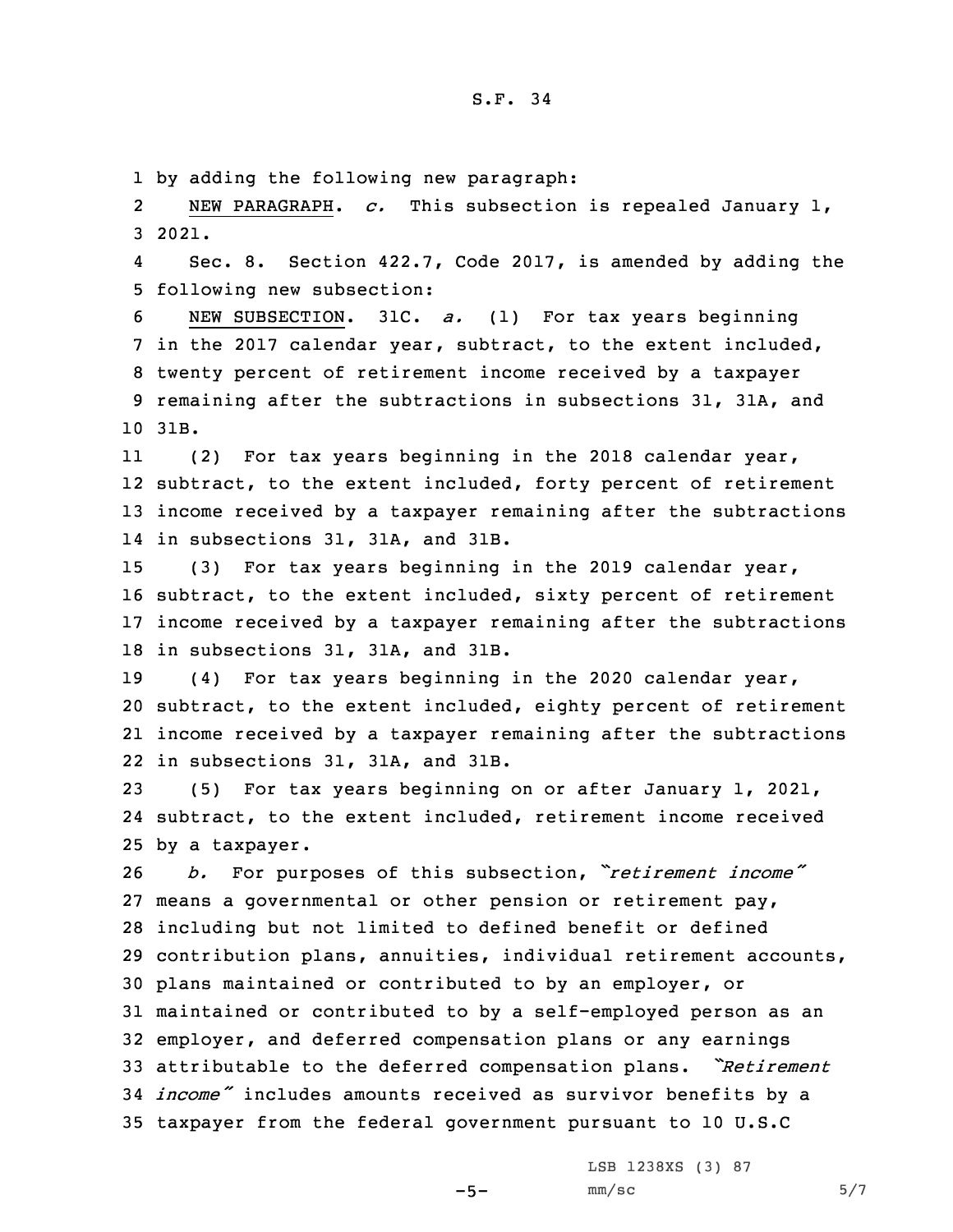## S.F. 34

 §1447, et seq. 2 Sec. 9. RETROACTIVE APPLICABILITY. This Act applies retroactively to January 1, 2017, for tax years beginning on or after that date. EXPLANATION **The inclusion of this explanation does not constitute agreement with the explanation's substance by the members of the general assembly.** This bill relates to the exclusion of retirement income from the computation of net income for purposes of the individual income tax. 11 Under current law, <sup>a</sup> taxpayer may exclude all retirement pay, including certain survivor benefits, received from the federal government for military service performed in the armed forces, the armed forces military reserve, or national guard. In addition, <sup>a</sup> taxpayer who is disabled, who is at least 55 years of age, or who is the surviving spouse or other specified survivor of that qualifying taxpayer, may exclude <sup>a</sup> maximum of \$6,000 of other retirement income (\$12,000 for married couples). The bill phases in over <sup>a</sup> five-year period the complete exclusion from the individual income tax of <sup>a</sup> taxpayer's retirement income remaining after the two exclusions referenced above. The percentage of this retirement income that is excluded for tax years beginning in 2017, 2018, 2019, and 2020, is 20 percent, 40 percent, 60 percent, and 80 percent, respectively. For tax years beginning in 2021 or later, 100 percent of <sup>a</sup> taxpayer's retirement income will be excluded from the individual income tax. The bill also excludes this retirement income from the calculation of net income for purposes of determining whether or not <sup>a</sup> taxpayer's net income exceeds the amount at which the individual income tax will not be imposed pursuant to Code section 422.5(3) or Code section 422.5(3B), and for which an individual income tax return is not required to be filed, and for purposes of calculating the alternate tax in Code section

 $-6-$ 

LSB 1238XS (3) 87  $mm/sc$  6/7